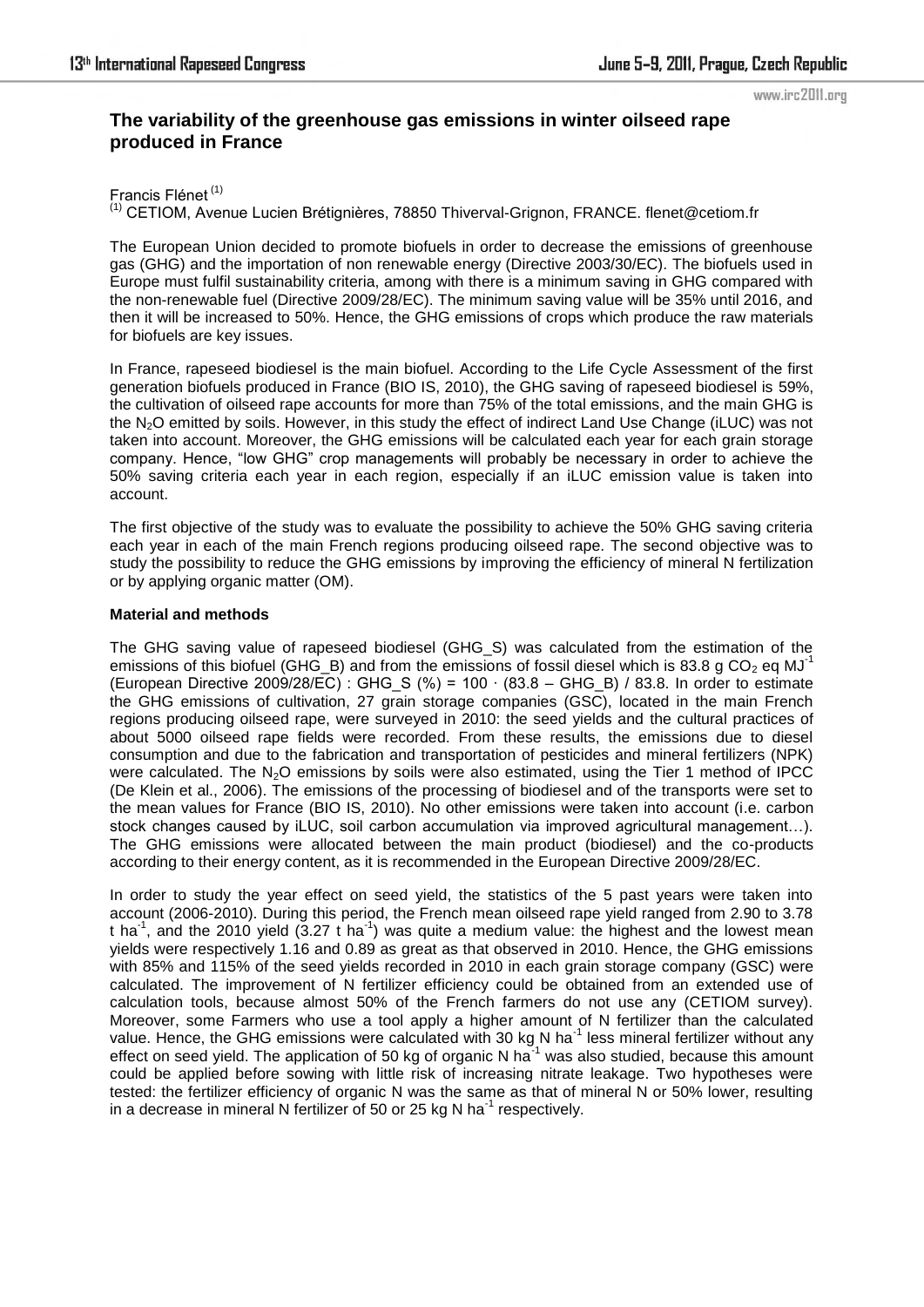### **Results and discussion**

The GHG emissions of biodiesel ranged from 30-32 to 42-44 g eq.  $CO<sub>2</sub>$  MJ<sup>-1</sup> (Figure 1), depending on the GSC collecting the rapeseed. Hence, in 2010 the 50% GHG saving criteria was achieved for all GSC except one. However, the number of GSC failing to fulfil this sustainable criteria would be greater if the iLUC effect was taken into account. The variability of GHG emissions between GSC was mainly explained by differences in N application and in seed yield, the lowest GHG emissions being obtained with high rapeseed yield (3.7 t ha<sup>-1</sup>) and low N applications (101 kg of mineral N ha<sup>-1</sup> plus 64 kg of organic N ha<sup>1</sup>) compared with other GSC (data not shown).



Figure 1 – Variability of the GHG emissions of biodiesel between grain storage companies

A major year effect was observed, because in the low yielding year (85% yield) the GHG saving was lower than 50% in half of the GSC (Figure 2a), while the lowest GHG saving was above 54% in the high yielding year (115% yield) (Figure 2b). These results show that ways of decreasing the emissions must be found in order to achieve the 50% GHG saving criteria each year in each location.

A 30 kg N ha<sup>-1</sup> decrease in the amount of mineral fertilizer had an effect on GHG emissions similar to a 15% increase in seed yield (Figure 3). Such an improvement in the efficiency of N fertilization would make possible the achievement of the 50% GHG saving criteria for each GSC in each year.



Figure 2 – Effect of oilseed rape yield on GHG emissions of biodiesel

The emissions calculated with the actual seed yields (control) were compared to those of fields yielding 15% less ((a), 85% yield) or 15% more ((b), 115% yield).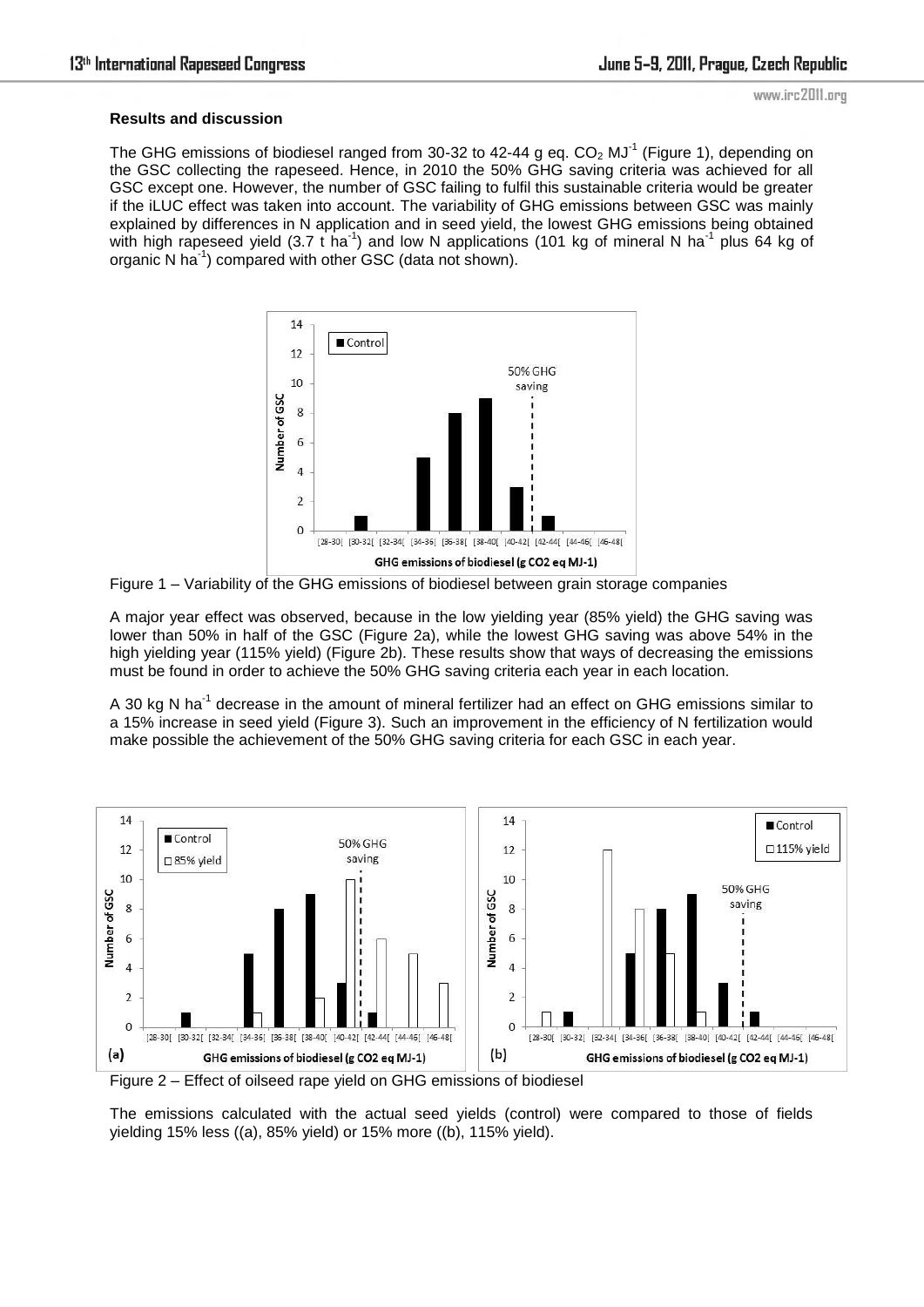In France, a 10 kg N ha<sup>-1</sup> decrease in the application of mineral fertilizer was observed from 1996 to 2005 (Reau, 2006) due to the development of a calculation tool that takes into account the N already uptaken before the application of fertilizer. However, improvements are still possible because almost 50% of the French farmers do not use such a tool, and because some of those using a calculation tool apply a greater quantity than the calculated value. The obligation to reduce the GHG emissions of oilseed rape in order to sale the seeds for biodiesel should result in further acceptation and in better use of the N fertilizer calculation tools.



Figure 3 – Effect of the amount of mineral N fertilizer applied on oilseed rape crop on GHG emissions of biodiesel

The emissions calculated with the actual amounts of N (control) were compared to those of fields receiving 30 kgN ha<sup>-1</sup> less (N – 30).

The application of OM may also be a way of reducing the GHG emissions of oilseed rape, because the production of mineral N fertilizer results in high  $CO<sub>2</sub>$  emissions due to the use of fossil energy. Moreover, the production of fertilizers containing nitrate also emits  $N_2O$ . However, the application of OM results in increased  $N_2O$  emissions by soil, according to the Tier 1 method which considers that 1% of the mineral or organic N which is applied on the fields is directly emitted. Hence, the OM application may not result in a reduction of GHG emissions if its N fertilizer efficiency is lower than that of mineral N. In order to study the ability of OM application to reduce GHG emissions, depending on its N fertilizer efficiency, the effects of either a same efficiency as that of mineral N (Figure 4a) or an efficiency 50% lower (Figure 4b) were studied. As expected, the application of OM is an interesting way of reducing the GHG emissions if its N efficiency is as high as that of mineral N. On the contrary, an application of OM with a 50% N fertilizer efficiency, compared with mineral N, results in increased GHG emissions. The N fertilizer efficiency of OM is usually lower than that of mineral N (Leterme and Morvan, 2011). Hence, the application of OM may not be an effective way of reducing GHG emissions, as long as the N<sub>2</sub>O emission factors used in the calculation for organic and mineral N applications are